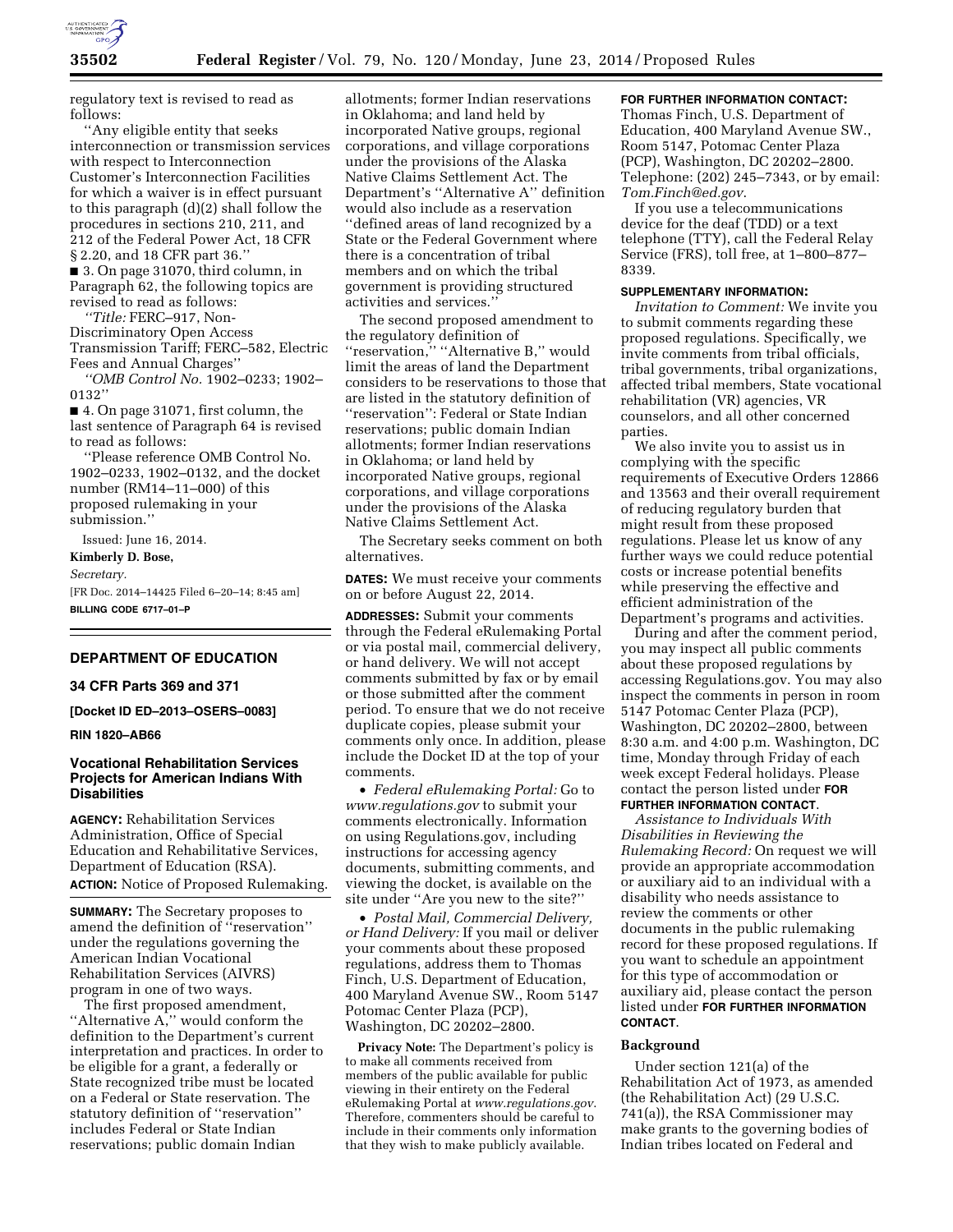State reservations (and consortia of such governing bodies) to pay 90 percent of the costs of VR services for American Indians who are individuals with disabilities residing on or near such reservations. The purpose of the program is for the tribes to provide VR services to these individuals so that they can prepare for and engage in gainful employment.

Section 121(c) of the Rehabilitation Act defines the term ''reservation'' as: ''The term 'reservation' includes Indian reservations, public domain Indian allotments, and former Indian reservations in Oklahoma, and land held by incorporated Native groups, regional corporations, and village corporations under the provisions of the Alaska Native Claims Settlement Act.'' The current regulatory definition of ''reservation'' under the AIVRS program at 34 CFR 371.4(b) is similar: ''*Reservation* means a Federal or State Indian reservation, public domain Indian allotment, former Indian reservation in Oklahoma, and land held by incorporated Native groups, regional corporations and village corporations under the provisions of the Alaska Native Claims Settlement Act.''

The Department currently interprets the term ''includes'' in the statutory definition of ''reservation'' to mean that the list of land areas in the statute is not exhaustive. As a result, the Department considers other land areas that it determines are consistent with both the purpose of the program and the list of land areas provided in the statute to be within the meaning of ''reservation.'' Thus, the Department's longstanding interpretation of the statute is that tribes that are located on a defined and contiguous (i.e. attached, bordering, adjacent) area of land where there is a concentration of tribal members and on which the tribal government is providing structured activities and services meet the statutory definition of ''reservation.''

From FY 2007 through FY 2011, five grantees, serving six tribes, were awarded AIVRS grants using the Department's long-standing interpretation of ''reservation.'' In FY 2013, these grantees provided services to 559 American Indians with disabilities. The Department has received no complaints about the grantees' eligibility at any time during the life of these grants.

We are proposing Alternative A because the current definition of ''reservation'' in § 371.4(b) does not clearly reflect our statutory interpretation. The Department seeks comment on the amended definition in Alternative A that would make its current interpretation explicit.

The proposed Alternative B definition of ''reservation'' arises out of a May 9, 2012, U.S. Government Accountability Office (GAO) report, ''Federal Funding for Non-Federally Recognized Tribes,'' GAO–12–348 (available at *[www.gao.gov/products/GAO–12–348](http://www.gao.gov/products/GAO-12-348)*). The report questions whether the Department's interpretation of ''reservation'' is broader than the term's statutory definition.

Specifically, the GAO questioned the Department's view that a Staterecognized tribe is eligible for AIVRS program grants when it is not located on a State reservation but on a defined area of land where there is a concentration of tribal members and on which the tribal government is providing structured activities and services described in the tribal service area outlined in a tribe's grant application. The Department provided comments on the GAO's draft report supporting its current practice. The GAO, in its final report, recommended that the Secretary review the eligibility requirements for AIVRS grants and take appropriate action.

The Department has done so, and here continues to consider how best to interpret the statute in light of the purposes of the program. The Department is therefore also seeking comment on a proposed definition of ''reservation'' that limits eligibility to tribes located only on those areas of land specifically identified in the statutory definition—Alternative B. This proposed change would align the Department's interpretation of ''reservation'' in the AIVRS program with that of the GAO.

In considering these alternative definitions of ''reservation'' in the AIVRS program, we have consulted internally, as well as with officials of other Federal government agencies. In addition, as required by Executive Order 13175, the Department consulted tribal officials, tribal governments, tribal organizations, and affected tribal members regarding this matter. The tribal consultation conducted by the Department is described further in the *Tribal Summary Impact Statement*  section of this notice.

Finally, the same definition of ''reservation'' found in 34 CFR 371.4(b) is included in 34 CFR 369.4(b), the regulations governing special project activities, including the AIVRS program, that provide vocational rehabilitation services. We therefore propose conforming amendments to 34 CFR 369.4.

# **Summary of Proposed Changes**

The proposed regulation in Alternative A would amend § 371.4(b) to reflect the Department's current interpretation and practices. Tribes eligible for AIVRS grants would continue to be those located on land specifically identified in the statute, as well as those located on a defined area of land recognized by a State or the Federal Government where there is a concentration of tribal members and on which the tribal government is providing structured activities and services.

In refining our current interpretation in these proposed regulations, we have removed the requirement that the tribal lands be contiguous and added the requirement that they be recognized by a State or the Federal Government. While in the past, many of the tribal lands of tribes that received grants under our current interpretation have been contiguous, we have determined that requiring the lands to be contiguous is not essential to be considered a ''reservation'' for the purposes of the AIVRS program. We believe that, in order to have similar characteristics to a reservation, the tribal lands must be located on a defined area of land recognized by a State or the Federal Government where there is a concentration of tribal members and on which the tribal government is providing structured activities and services. We understand that some tribal lands so recognized are not necessarily contiguous.

The proposed regulation in Alternative B would limit eligibility to tribes located only on those areas of land specifically identified in the statutory definition. *Statute:* Section 121(a) of the Rehabilitation Act authorizes the RSA Commissioner to ''make grants to the governing bodies of Indian tribes located on Federal and State reservations (and consortia of such governing bodies) to pay 90 percent of the costs of vocational rehabilitation services for American Indians who are individuals with disabilities residing on or near such reservations.'' Section 121(c) of the Rehabilitation Act defines the term ''reservation'' as: ''The term 'reservation' includes Indian reservations, public domain Indian allotments, former Indian reservations in Oklahoma, and land held by incorporated Native groups, regional corporations, and village corporations under the provisions of the Alaska Native Claims Settlement Act.''

*Current Regulations:* Section 371.2 of the current regulations implementing section 121 of the Rehabilitation Act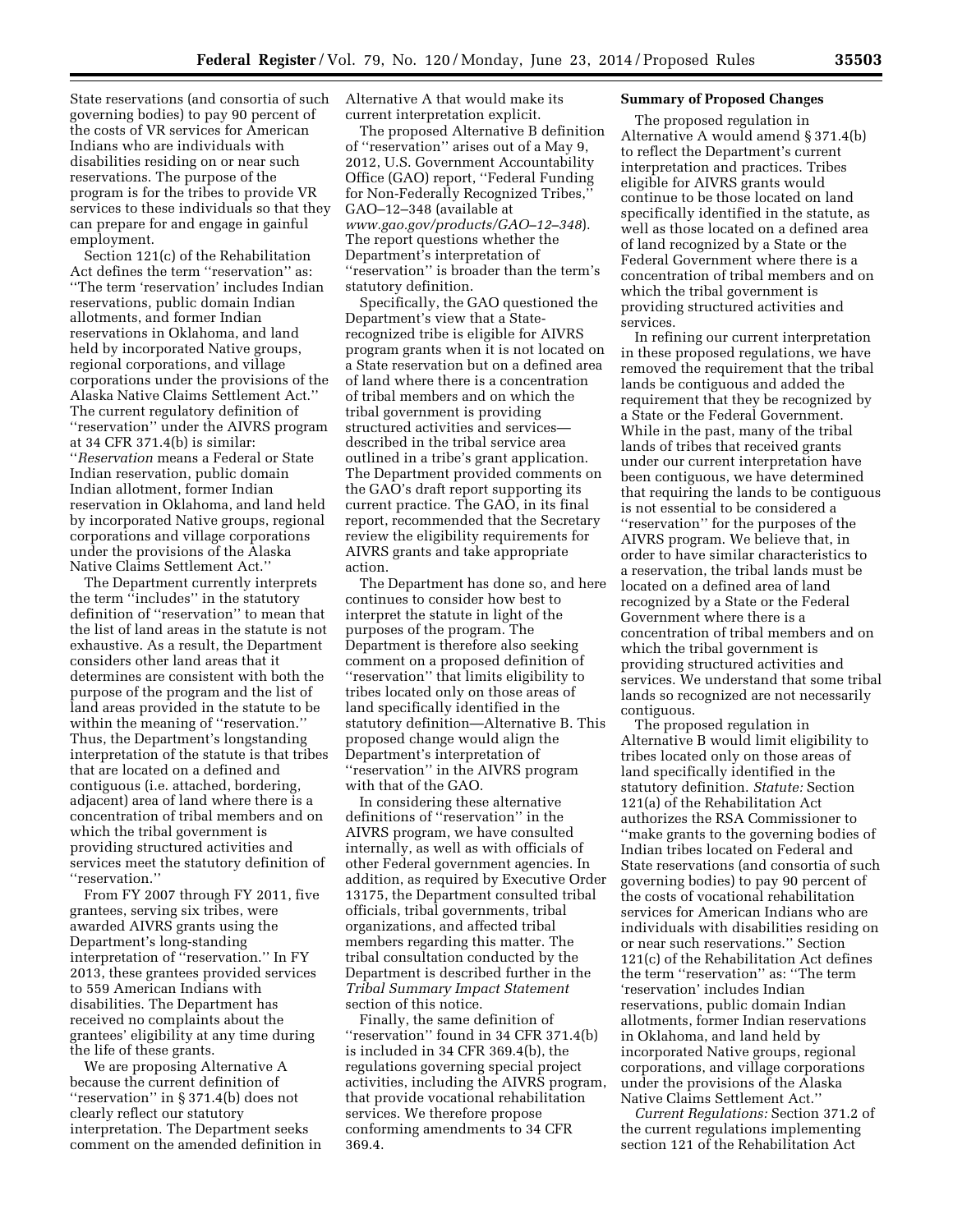provides that applications may be made only by the governing bodies of Indian tribes and consortia of those governing bodies located on Federal and State reservations. Current § 371.4(b) defines ''reservation'' as ''a Federal or State Indian reservation, public domain Indian allotment, former Indian reservation in Oklahoma, and land held by incorporated Native groups, regional corporations and village corporations under the provisions of the Alaska Native Claims Settlement Act.''

*Proposed Regulations:* Under proposed Alternative A, we would amend current § 371.4 to reflect more clearly the Department's current eligibility determination practices and interpretation of ''reservation.'' Specifically, we would amend the definition of ''reservation'' to include ''a defined area of land recognized by a State or the Federal Government where there is a concentration of tribal members and on which the tribal government is providing structured activities and services.'' This definition would include lands identified in the U.S. Census as a State-designated tribal statistical area or a tribal-designated statistical area and lands designated as tribal service areas by statute, judicial decision, or administrative determination.

Under proposed Alternative B, we would amend current § 371.4 to state that *only* those land areas specifically listed in the statutory definition of ''reservation'' qualify as a reservation. Consequently, under § 371.2, only those tribes that are located on land areas that are listed under the definition of ''reservation'' would be eligible to apply for a grant under the AIVRS program. This alternative would constitute a change in the Department's interpretation such that federally recognized tribes without Federal reservations, State recognized tribes without State reservations, or other areas of land not specifically listed in the statutory definition of ''reservation'' would not be eligible to apply for grants under the AIVRS program.

*Reasons:* The Department is proposing two alternative regulatory interpretations of the statutory definition of ''reservation'' in the AIVRS program because we believe that the statute is capable of these different interpretations, and we are seeking public comment on both of them, including their policy ramifications, to inform our decision.

The statutory definition of ''reservation'' specifically includes land areas that meet the requirements for a reservation (past or present). Use of the term ''includes'' in the definition,

however, indicates that the list need not be exhaustive. Proposed Alternative A areas of land would be identified by the Federal or State Government as discrete areas of land in which tribes provide governmental services to their members, although they do not share all of the characteristics of the areas of land listed in the statute.

For example, tribal land areas proposed as ''reservations'' in Alternative A are identified by States (in the case of State-designated tribal statistical areas) or by federally recognized Indian tribes (in the case of tribal designated statistical areas) and are accepted by the U.S. Census Bureau, which recognizes them as compact and contiguous areas of land that contain a concentration of people who identify with the tribe and in which there is structured or organized tribal activity. Other service areas that would be covered by proposed Alternative A are defined by State or Federal statute. *See, e.g.,* the Ponca Restoration Act, which establishes a service area for members of the Ponca Tribe of Nebraska in various counties in Nebraska, Iowa, and South Dakota. 25 U.S.C. 983c. Still other areas identified by judicial decision or administrative determination could be covered. Please refer to the discussion of proposed Alternative B below to understand how the characteristics of these types of land areas differ from the land areas specified in the statute.

Arguably, including these areas of land in addition to those listed in the statute furthers the purpose of the AIVRS program, which the Department administers with the goal of assisting tribes to provide vocational rehabilitation services in a culturally sensitive manner to as many American Indians with disabilities as possible, resulting in meaningful employment.

In proposed Alternative B, we are considering the interpretation recommended by GAO in its report, that the list of land areas contained in the statutory definition of ''reservation'' should be exclusive and no other areas of land can be ''reservations'' under the AIVRS program. There may be some support for such an interpretation in other Federal statutes we have examined that authorize financial assistance to Indian tribes and that have been interpreted to include the tribes whose eligibility is at issue here. These statutes use language defining the eligibility of tribes that is broader than the AIVRS governing statute and that authorizes financial assistance to tribes with or without reservations. These statutes use either the phrase ''including but not limited to'' or explicitly include the authority to provide assistance, for

example, to Indian organizations or public or private nonprofit agencies serving Indians. *See, e.g.,* Native Americans Program Act of 1974, 42 U.S.C. 2991b and the Indian Health Care statute, 25 U.S.C. 1644(c).

The Department acknowledges that the areas of land it currently accepts and proposes to include in Alternative A as ''reservations'' are not specifically identified in the statute and are distinguishable in two respects. All of the statutorily specified land areas reservations, public domain Indian allotments, former Indian reservations in Oklahoma, and land held by incorporated Native groups, regional corporations, and village corporations under the provisions of the Alaska Native Claims Settlement Act—are (or were) formally recognized and set aside by the Federal or State government for use by Indians and are (or were) subject to Federal or State supervision.

The additional areas of land proposed in Alternative A are not located on reservations, or on any of the other areas listed in the statute as reservations, and do not share these characteristics: They are not set aside for Indians by the Federal or State government, and neither the Federal nor State governments have oversight over them. One reason for limiting AIVRS eligibility to only those tribes that have reservations or other land areas listed in the statute, is to contain the program to tribes that have a certain relationship with a State or the Federal Government that the traditional reservation status implies.

Because we believe either interpretation is supportable, we propose alternative regulations that would each clarify eligibility for the program but have different consequences for affected tribes. We welcome comment on both.

## **Executive Orders 12866 and 13563**

#### *Regulatory Impact Analysis*

Under Executive Order 12866, the Secretary must determine whether this regulatory action is ''significant'' and therefore subject to the requirements of the Executive order and subject to review by the Office of Management and Budget (OMB). Section 3(f) of Executive Order 12866 defines a ''significant regulatory action'' as an action likely to result in a rule that may—

(1) Have an annual effect on the economy of \$100 million or more, or adversely affect a sector of the economy, productivity, competition, jobs, the environment, public health or safety, or State, local, or tribal governments or communities in a material way (also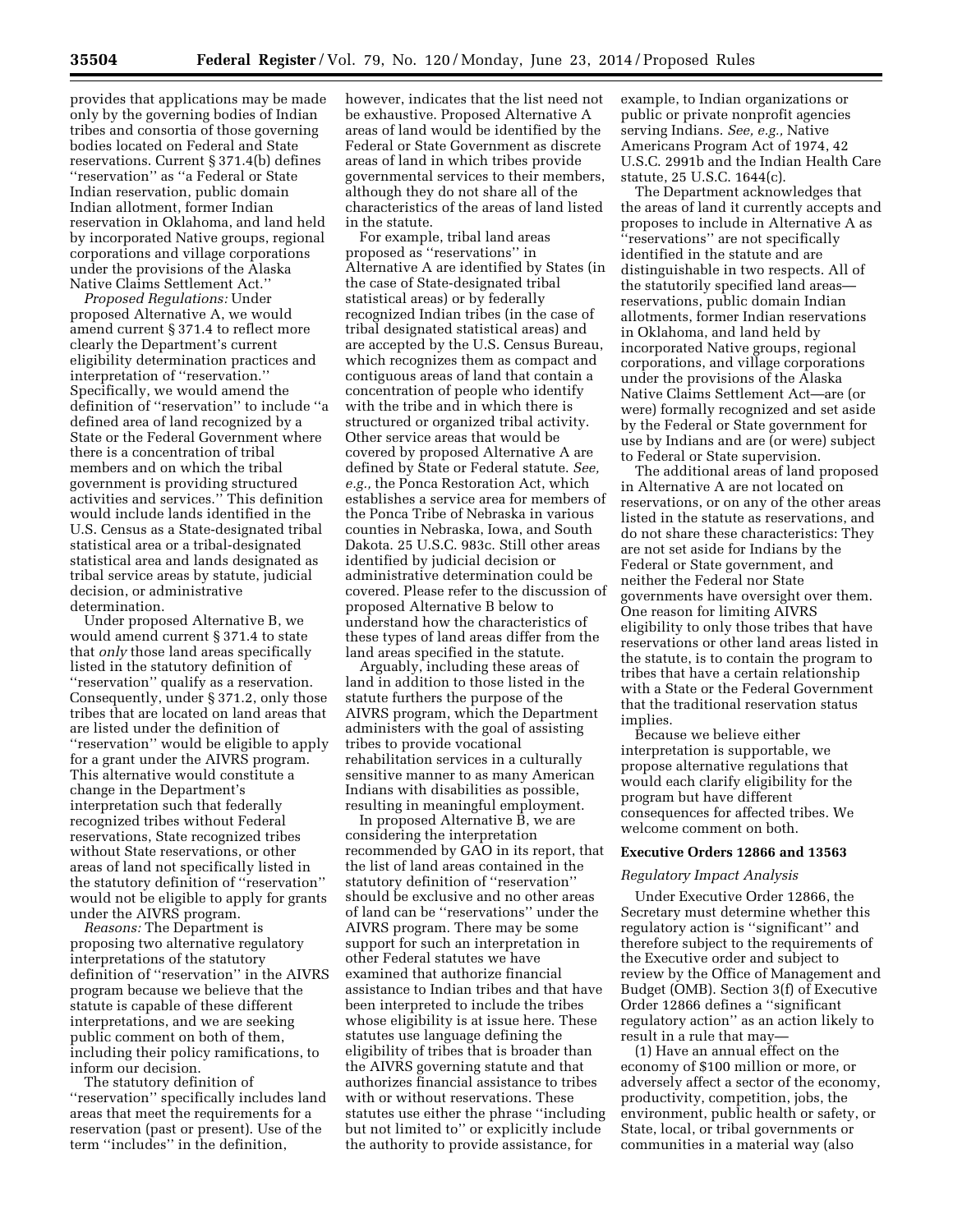referred to as an ''economically significant'' rule);

(2) Create serious inconsistency or otherwise interfere with an action taken or planned by another agency;

(3) Materially alter the budgetary impacts of entitlement grants, user fees, or loan programs or the rights and obligations of recipients thereof; or

(4) Raise novel legal or policy issues arising out of legal mandates, the President's priorities, or the principles stated in the Executive order.

This proposed regulatory action is a significant regulatory action subject to review by OMB under section 3(f)(4) of Executive Order 12866.

We have also reviewed these regulations under Executive Order 13563, which supplements and explicitly reaffirms the principles, structures, and definitions governing regulatory review established in Executive Order 12866. To the extent permitted by law, Executive Order 13563 requires that an agency—

(1) Propose or adopt regulations only upon a reasoned determination that their benefits justify their costs (recognizing that some benefits and costs are difficult to quantify);

(2) Tailor its regulations to impose the least burden on society, consistent with obtaining regulatory objectives and taking into account—among other things and to the extent practicable—the costs of cumulative regulations;

(3) In choosing among alternative regulatory approaches, select those approaches that maximize net benefits (including potential economic, environmental, public health and safety, and other advantages; distributive impacts; and equity);

(4) To the extent feasible, specify performance objectives, rather than the behavior or manner of compliance a regulated entity must adopt; and

(5) Identify and assess available alternatives to direct regulation, including economic incentives—such as user fees or marketable permits—to encourage the desired behavior, or provide information that enables the public to make choices.

Executive Order 13563 also requires an agency ''to use the best available techniques to quantify anticipated present and future benefits and costs as accurately as possible.'' The Office of Information and Regulatory Affairs of OMB has emphasized that these techniques may include ''identifying changing future compliance costs that might result from technological innovation or anticipated behavioral changes.''

We are issuing these proposed regulations only on a reasoned

determination that their benefits would justify their costs. In choosing among alternative regulatory approaches, we selected those approaches that maximize net benefits. Based on the analysis that follows, the Department believes that these proposed regulations are consistent with the principles in Executive Order 13563.

In accordance with both Executive orders, the Department has assessed the potential costs and benefits, both quantitative and qualitative, of this regulatory action. The potential costs associated with this regulatory action are those resulting from our interpretation of statutory requirements and those we have determined are necessary for administering the Department's programs and activities.

The amendment to the regulatory definition of ''reservation'' proposed in Alternative A would produce no change in costs or benefits as it conforms the definition to the Department's current interpretation and practices. The proposed change to ''reservation'' in Alternative B would affect five current grantees (six tribes, as one grantee is a consortium of two tribes) that currently receive funding through the AIVRS program and at least 29 other federally or state-recognized tribes that we have identified through census data. These tribes would be significantly affected in that they would not be eligible to apply for grants under the AIVRS program. Also significantly affected would be the American Indians with disabilities (559 in FY 2013) who would have sought VR services through these tribes.

The obvious sources to continue to provide VR services to American Indians with disabilities are the State VR programs. Section 121(b)(3) of the Rehabilitation Act of 1973, as amended, requires States to ''provide vocational rehabilitation services under its State plan to American Indians residing on or near a reservation whenever such State includes any such American Indians in its State population under section  $110(a)(1)$ .

Of the six tribes that would be immediately affected by the change in proposed Alternative B, two tribes are in Washington State, three tribes are in Louisiana, and one tribe is in North Carolina. Information obtained from discussions with State VR Directors suggests that the State Division of Rehabilitation Services in Washington would be able to serve consumers currently being served by the two AIVRS grantees in that State, whereas Louisiana and North Carolina indicated that they would not be able to absorb the large number of individuals who would need to be served. In addition,

Louisiana is under an order of selection whereby it only serves individuals with the most severe or significant disabilities. Therefore, it is unlikely that the current 121 consumers who do not have the most significant disabilities served by that project would be able to receive VR services under an order of selection.

On the other hand, because new grantees would replace the current grantees and provide VR services to American Indians with disabilities who need them in order to secure or maintain employment, the change would primarily involve a shift of resources among projects. Thus, there may not be a net effect in terms of the purpose of the program, which is to serve and place American Indians with disabilities into competitive employment.

In addition, the pool of eligible applicants for a grant under the AIVRS program includes all federally- and State-recognized tribes that are located on reservations as defined specifically by the statute. This is a large majority of the tribes. Currently, RSA provides funds to 85 tribal VR programs to provide VR services to American Indians with disabilities; consequently, the pool of potential applicants is still quite large, and the Department has information that eligible tribes that have not previously applied for an AIVRS grant are preparing to do so.

Under the capacity-building projects in section 21 of the Rehabilitation Act, the Department awards grants to provide support to traditionally underserved populations by conducting research, training, technical assistance, or a related activity to improve services provided under the Act. The grants included a project that conducted grantwriting workshops for American Indian tribes. The Director of this project indicated that, at a minimum, there are at least 12 eligible tribes that have attended the grant writing workshops that have not previously submitted applications for this program, and the tribes have expressed an intent to apply when the Department holds its next competition.

In summary, proposed Alternative B would have a major effect on a small number of current and future grantees. However, we would expect to fund new grantees at the same level as the current grantees. Therefore, the net effect of this proposed change is likely to be that it will not have a noticeable effect on the number of American Indians with disabilities served and placed in employment by the AIVRS program.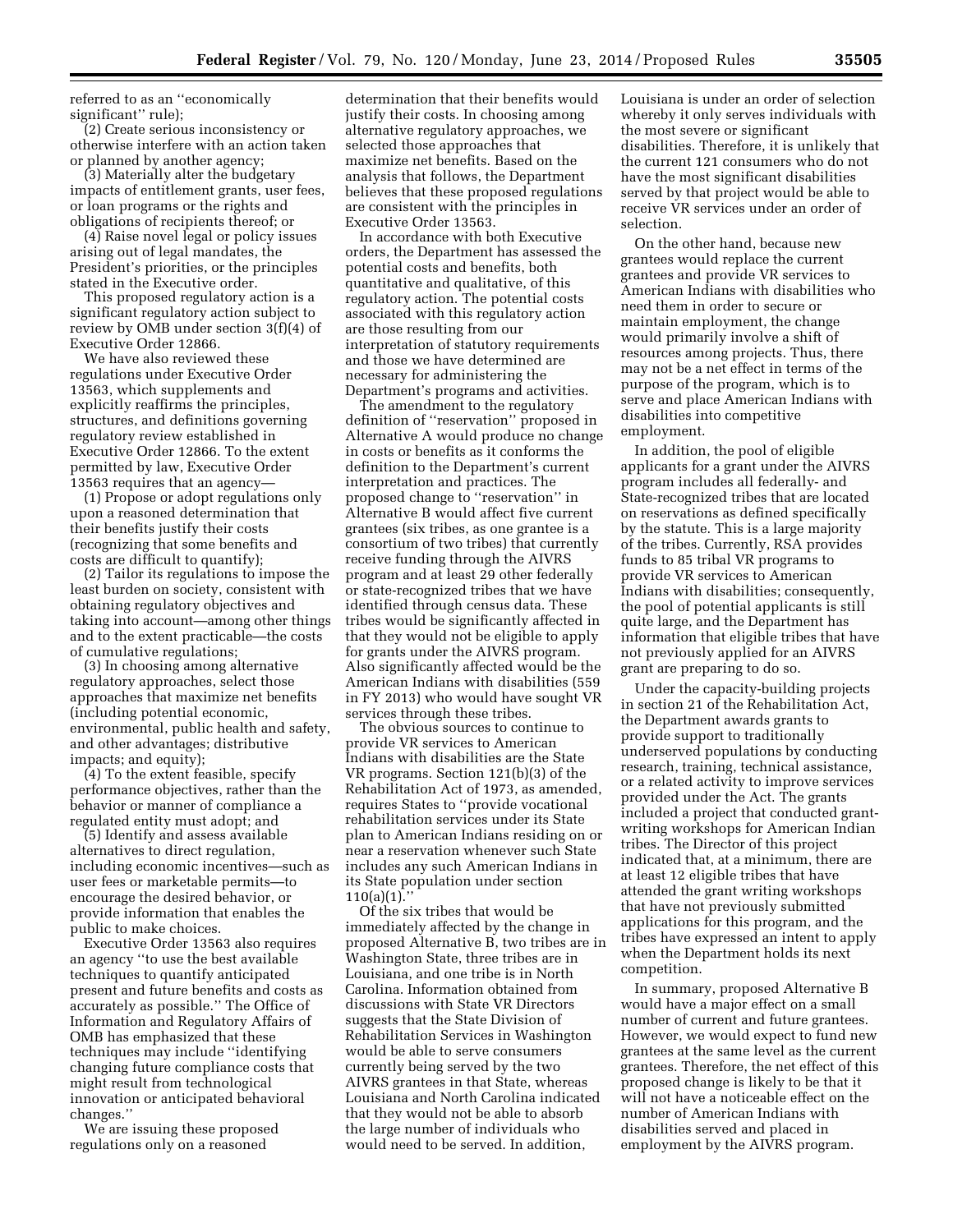# *Clarity of the Regulations*

Executive Order 12866 and the Presidential memorandum ''Plain Language in Government Writing'' require each agency to write regulations that are easy to understand.

The Secretary invites comments on how to make these proposed regulations easier to understand, including answers to questions such as the following:

• Are the requirements in the proposed regulations clearly stated?

• Do the proposed regulations contain technical terms or other wording that interferes with their clarity?

• Does the format of the proposed regulations (grouping and order of sections, use of headings, paragraphing, etc.) aid or reduce their clarity?

• Would the proposed regulations be easier to understand if we divided them into more (but shorter) sections? (A "section" is preceded by the symbol ''§ '' and a numbered heading; for example, § 350.6.)

• Could the description of the proposed regulations in the **SUPPLEMENTARY INFORMATION** section of this preamble be more helpful in making the proposed regulations easier to understand? If so, how?

• What else could we do to make the proposed regulations easier to understand?

To send any comments that concern how the Department could make these proposed regulations easier to understand, see the instructions in the **ADDRESSES** section.

#### *Regulatory Flexibility Act Certification*

The Secretary certifies that these proposed regulations would not have a significant impact on a substantial number of small entities. Applicants to RSA's AIVRS program are the governing bodies of Indian tribes or consortia of such governing bodies located on Federal and State reservations and are not considered small entities under the Regulatory Flexibility Act.

#### *Paperwork Reduction Act of 1995*

This proposed regulation does not contain any information collection requirements.

#### *Intergovernmental Review*

This program is not subject to Executive Order 12372 and the regulations in 34 CFR part 79.

#### *Tribal Summary Impact Statement*

As the first step in soliciting feedback on a possible change in the Department's interpretation of ''reservation'' under the AIVRS program, and consistent with Executive Order 13175 entitled ''Consultation and

Coordination With Indian Tribal Governments,'' the Department of Education published a Notice of Tribal Consultation and Request for Comments in the **Federal Register** on July 5, 2013 (78 FR 40458). That notice sought input from tribal officials, tribal governments, tribal organizations, and affected tribal members about a possible change in the Department's interpretation of the term of ''reservation'' as that term is used in determining AIVRS program grant eligibility.

The Department's request seeking input focused on three areas: (1) The potential effect on limiting eligibility for AIVRS grants to those Indian tribes (and consortia of tribes) located only on Federal and State reservations and the other land areas specifically listed in the statutory definition of ''reservation''; (2) for tribes that currently provide services under this program and that would not meet the revised interpretation of ''reservation,'' how the individuals receiving those services would continue to receive vocational rehabilitation services to help them in obtaining employment or returning to work; and (3) how a revised interpretation of ''reservation'' might affect the pool of potential applicants for the AIVRS program that have not previously applied but may consider applying for an AIVRS grant.

The Department received a total of 72 comments in response to the published notice, three of which did not respond directly to the areas on which the Department focused. The 69 remaining comments supported retaining the Department's current interpretation of ''reservation.'' With regard to the three specific areas on which the Department sought comment, 58 commenters believed that limiting eligibility to only those Indian tribes on Federal or State reservations as defined specifically in the statute would result in a loss of services or the availability of services to American Indians with disabilities; 25 commenters did not believe that the State VR program is as well prepared as the AIVRS projects to provide VR services, including traditional healing services, in a way that would be culturally sensitive to tribal consumers; and 11 commenters believed that a change to the interpretation of ''reservation'' would reduce the pool of potential applicants.

As a supplement to the **Federal Register** notice seeking input, program officials from the Department also participated in two face-to-face Tribal Consultation Listening Sessions that were held in August (Smith River, California) and September (Scottsdale, Arizona) 2013. The participants were

asked to respond to the same three areas identified in the **Federal Register**  notice. The comments provided by participants during these ''Listening Sessions,'' while much fewer in number, were comparable to those received in response to the **Federal Register** notice and were primarily from the same tribes that provided responses to the notice. These commenters supported retaining the current interpretation of ''reservation.'' They believed that, for those consumers receiving services under the AIVRS program, such services would not continue because tribal members would be reluctant to seek services from the State VR agencies or the agencies' case load would not be able to absorb them.

*Accessible Format:* Individuals with disabilities can obtain this document in an accessible format (e.g., braille, large print, audiotape, or compact disc) on request to the person listed under **FOR FURTHER INFORMATION CONTACT**.

*Electronic Access to This Document:*  The official version of this document is the document published in the **Federal Register**. Free Internet access to the official edition of the **Federal Register**  and the Code of Federal Regulations is available via the Federal Digital System at: *[www.gpo.gov/fdsys.](http://www.gpo.gov/fdsys)* At this site you can view this document, as well as all other documents of this Department published in the **Federal Register**, in text or Adobe Portable Document Format (PDF). To use PDF you must have Adobe Acrobat Reader, which is available free at the site.

You may also access documents of the Department published in the **Federal Register** by using the article search feature at: *[www.federalregister.gov.](http://www.federalregister.gov)*  Specifically, through the advanced search feature at this site, you can limit your search to documents published by the Department. Catalog of Federal Domestic Assistance Number 84.250.

#### **List of Subjects**

#### *34 CFR Part 369*

Grant programs—social programs, Reporting and recordkeeping requirements, Vocational rehabilitation.

## *34 CFR Part 371*

Grant programs—Indians, Grant programs—social programs Indians, Vocational rehabilitation.

Dated: June 16, 2014.

#### **Michael K. Yudin,**

*Acting Assistant Secretary for Special Education and Rehabilitative Services.* 

For the reasons discussed in the preamble, the Secretary proposes to amend parts 369 and 371 of title 34 of